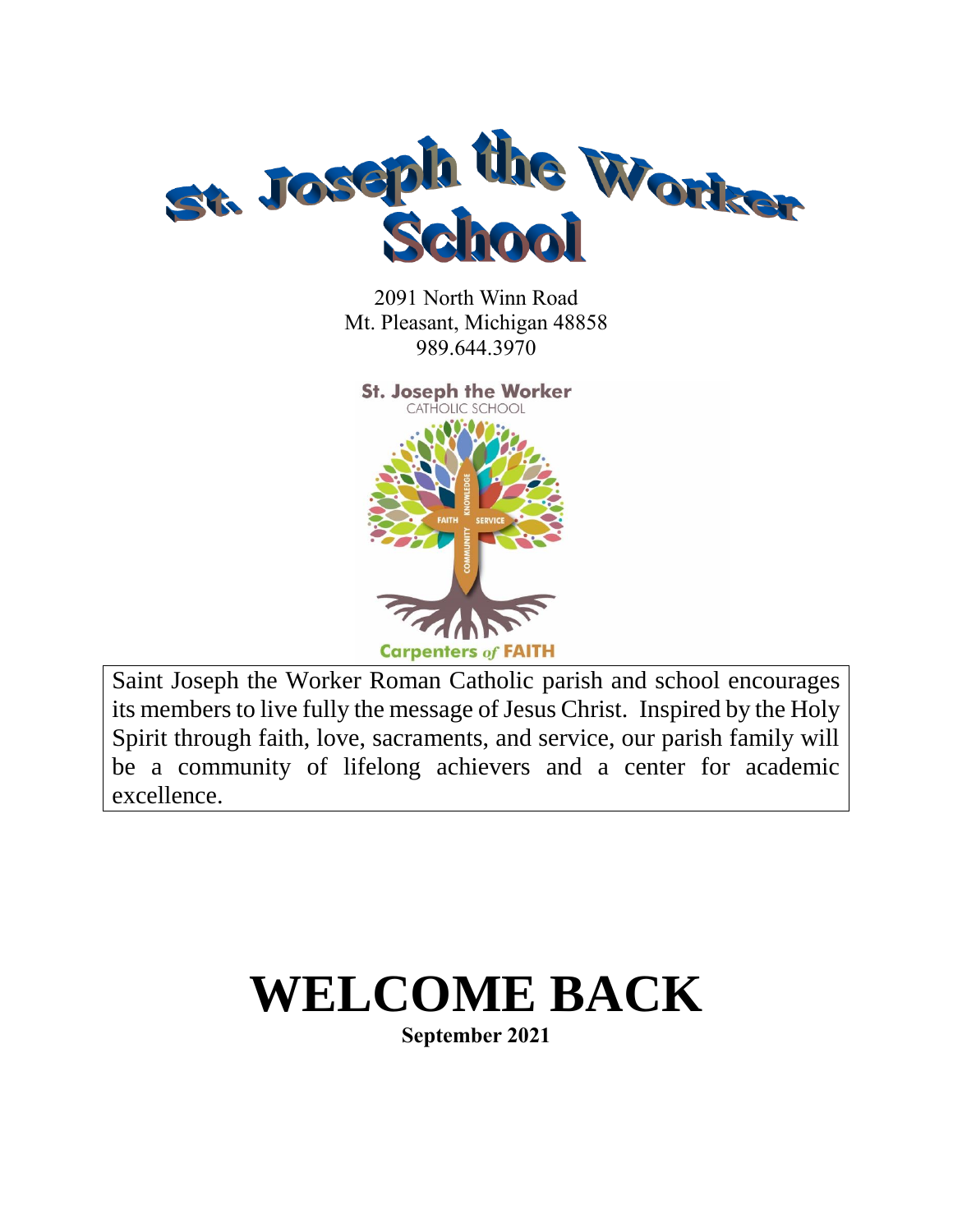**Welcome Back! Hope you all had a relaxed, peaceful summer break! We are excited to begin school! As most of you know, I was recently hired as your new Principal. I am truly blessed to have this opportunity to work with such great students and parents. I hope to meet each of you as school progresses. It has been exciting so far, as I begin learning names of your children. Each day seems to present itself with cool and exciting opportunities as well as some challenges. Thank you for your cooperation with the sewer issues here in Beal City and dealing with the changes from day to day. God seems to test us from day to day and faith helps us stay strong! Let us continue to work together to make your children a symbol of God's grace.** 

**Thank You Denny Lorenz**

### **STAFF Welcome to our staff members!**

Mrs. Elizabeth Wila-Grade 1 Mr. Jason Liptow-Grade 6 Mrs. Traci Lambert-Grade 2 Miss Maranda Ginop- Music Mrs. Heather Gross-Para-Pro Mr. Tom Faber -Cook Mr. Dave Faber-Maintenance Mr. William Beers – DRE

Mrs. Alysa Moomey - Grade K Mrs. Carmen Bierschbach-Grade 5 Mrs. Anne Sprague-Grade 3 Mrs. Laurie Schafer-Grade 4 / Art Mrs. Josette Lorenz-Secretary Mrs. Cindy Edwards-Bookkeeper Mr. Dennis Lorenz-Principal Mrs. Erika Hoogerhyde-Parish Secretary Father Tom Held-Pastor Mrs. Amy Smith-Schafer-Librarian Miss Rose Stewart-Custodian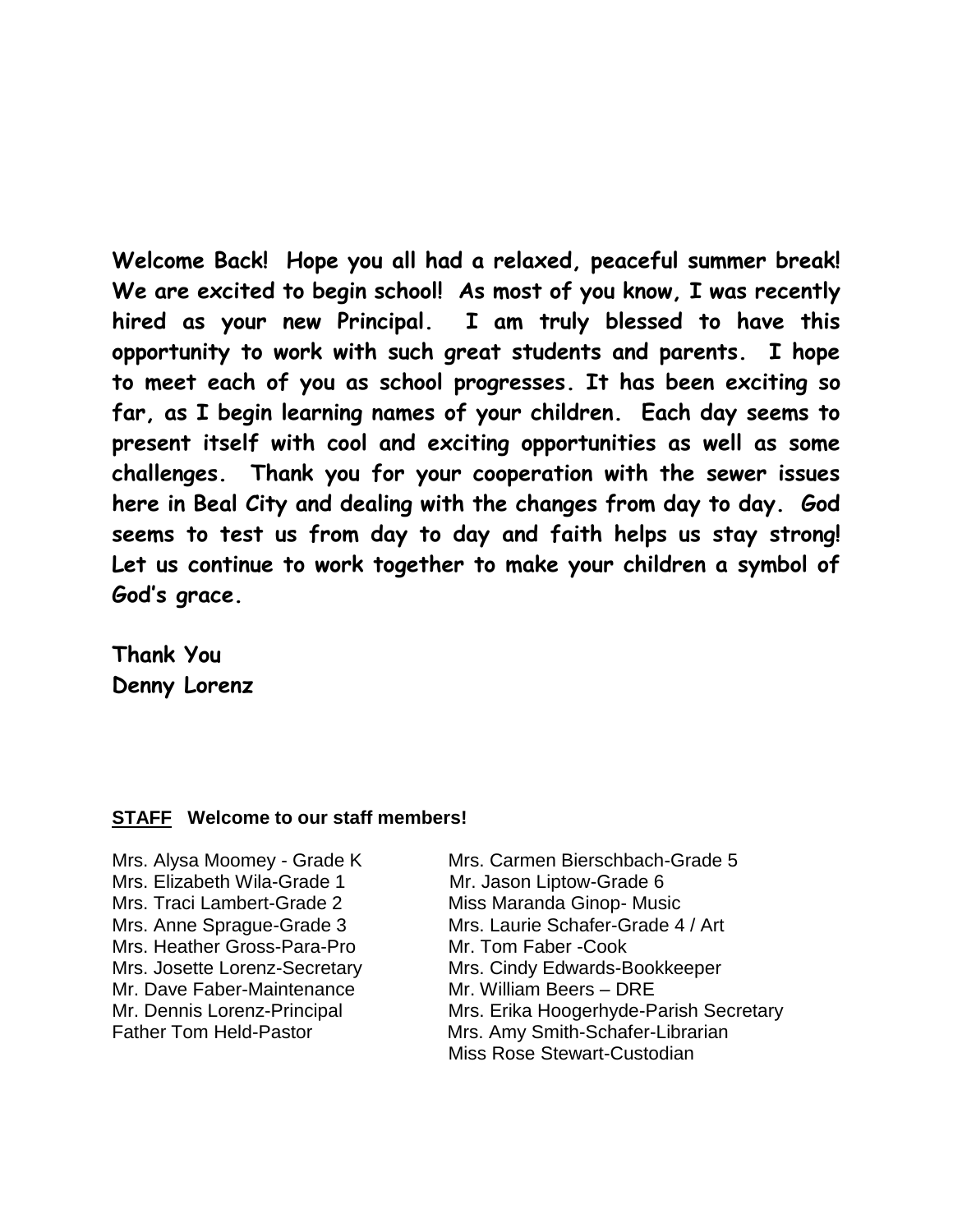# **On line Giving**

New parents please go to [www.bealcityparish.org](http://www.bealcityparish.org/) to sign up for on-line giving for tuition, registration fees, lunches, sweatshirt orders, etc. Using this system is highly encouraged to improve the efficiency of cash flowing through the office. If you have any questions please contact the school office.



**Birthday** When bringing birthday treats, please try to send healthy/nutritious treats whenever possible. Treats should be individually wrapped.

**Buses** If dropping your child off at school in the morning, please drop off on Winn Road **not before 7:30 AM.** Supervision begins at 7:30 AM. For liability, we cannot have students on the playground without supervision. If walking your child to the playground please park in the parking lot on Winn Rd across from the church. Students can use the north sidewalk to go to the playground. The south side of the building is for buses only. At dismissal park behind the school. **Mr. Lorenz will escort out students.**

No bus passes are being issued unless there is an emergency or day care issues. If you have any questions or concerns please contact Jason McDonald, Bus Transportation Supervisor at 644-3901.

**Communication** The key to Quality Catholic Education, centered on Christ, is open communication between home and school. Call us or stop in. During the last week of each month, the **School Bulletin** will be posted to our website www.bealcityparish.org**.**

### **Daily Schedule**

| 7:45        |
|-------------|
| 7:55        |
| 7:55        |
| 9:45-10:00  |
| 11:25-12:15 |
| 1:452:00    |
| 2:45        |
|             |

**Forms** Just a reminder that forms and paperwork are due **ASAP.** 

**Enrollment Committee** An enrollment committee is in place consisting of representatives from Pastoral Council, Finance, Education, and School Committee, along with the pastor and myself. All families will be assessed in November, February, and May to determine if the guidelines are being met and changes to tuition made accordingly by the school and church as to whether they are practicing parishioners. Because attendance at Sunday Mass is one of the more important elements of measuring your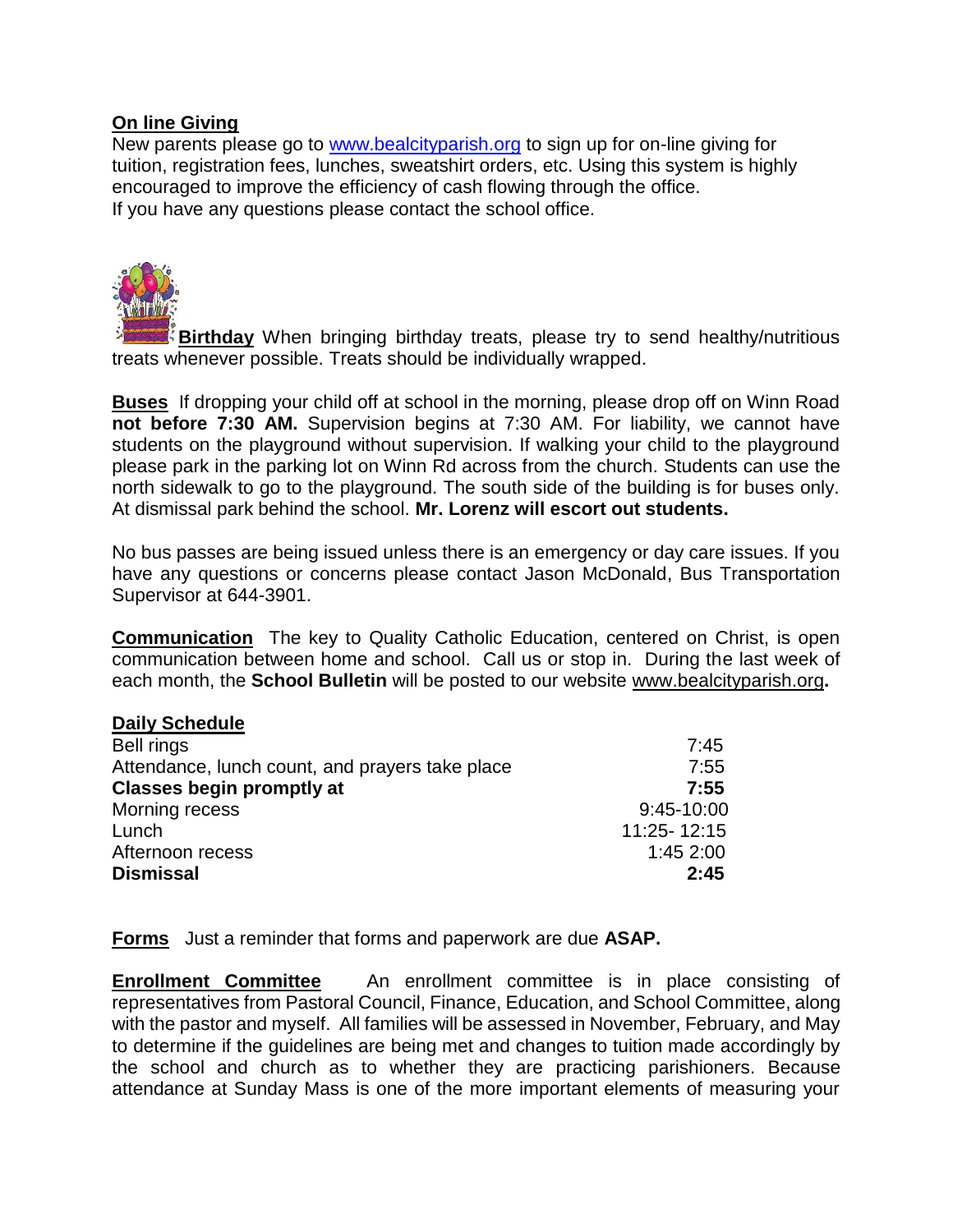commitment to this parish, please submit your parish contribution envelope weekly, even if you prefer to make your contributions bi-monthly, monthly, quarterly, electronically, etc. Weekly envelopes are the principle way for attendance to be evaluated. This provides families the opportunity to evaluate their commitment and make changes as necessary. **Please check the school family box and/or online giving box on the contribution envelope.**

# **Take a Step Forms are due ASAP.**

**Healthy Snacks** If your child is bringing a snack from home to eat in the AM, please make sure it is healthy: proteins, fruits, vegetables, and whole wheat items are preferred. **No sugary or salty snacks please**. Providing your child with a healthy snack supports lifelong healthy eating habits and reduces the risk of heart disease, cancer, diabetes, high blood pressure, and obesity.

**Homework** It is recognized that not all learning can be accomplished within the limited amount of time allotted for classroom instruction; therefore, homework is routinely assigned to all students of St. Joseph the Worker School.

**Marking Code** Parents in grades Kindergarten through Sixth Grade can view student progress on Power School. Students' daily oral and written work and quarterly report cards will be graded with this code:

# **Grades K through 3rd**

- 3 Outstanding Progress
- 2 Satisfactory Progress
- 1 Needs Improvement
- NA not assessed at this time

### **Grades 3rd through 6th:**

A 95 - 100% A- 93 - 94% B+ 91 - 92% B 87 - 90% B- 85 - 86% C+ 83 - 84% C 79 - 82% C- 77 - 78% D+ 75 - 76%  $D$  72 - 74% D- 70 - 71% E 69% and below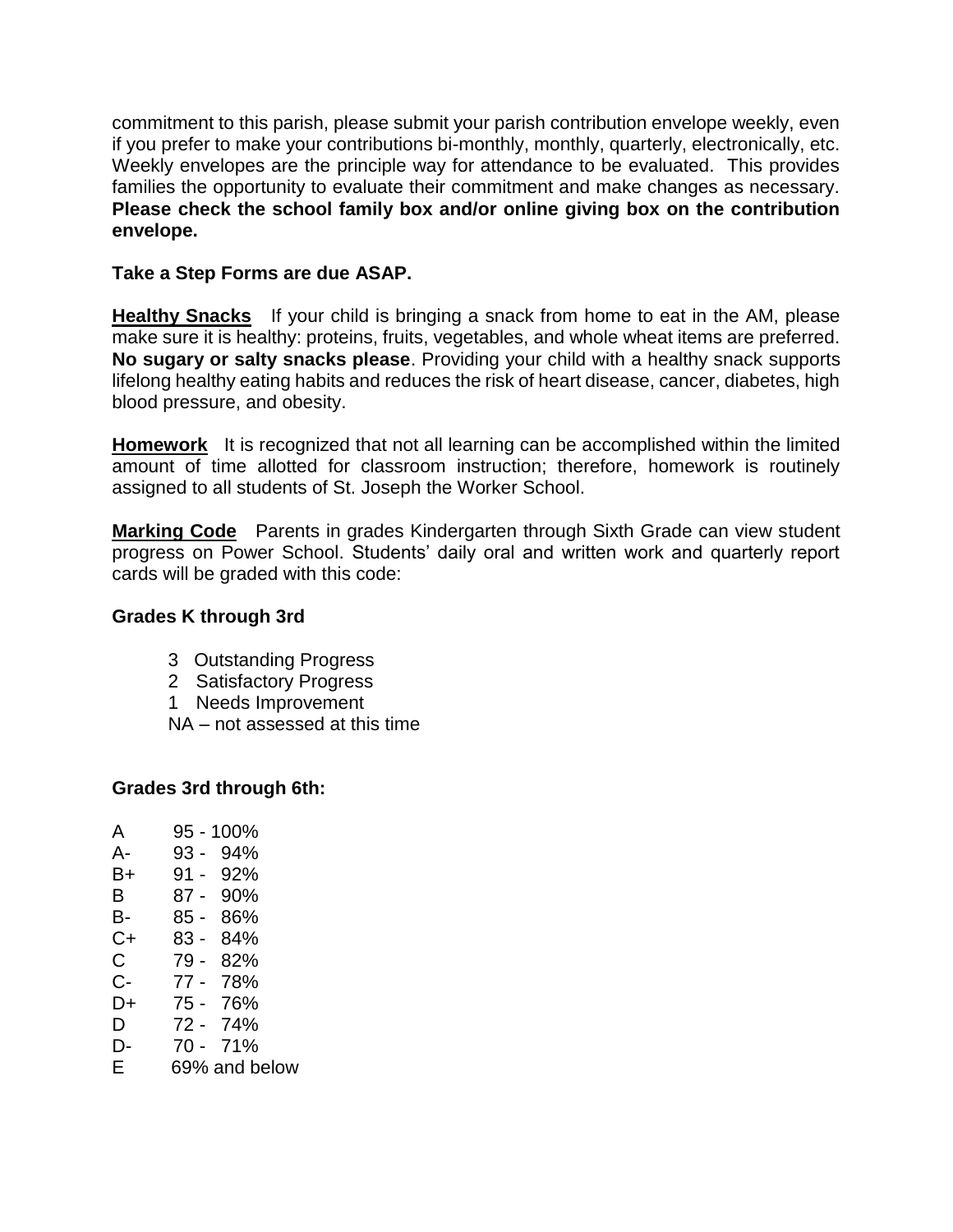

### **Medication Policy**

All medication prescription and non-prescription will need a medical form signed by the doctor and sent to school in the original packaging.

**Names** Is your child's name on each of her/his school shirts and sweatshirts, as well as jackets, etc.? It is very difficult to return lost items without a name.

**Paper** Recycled paper is used for students' daily worksheets. Does your office have any old letterhead or paper that is not being used? If you do, please call Mrs. Lorenz at 644-3970.

**Reading at Home** Reading to your youngster at home can help motivate the child to become a better reader. Take occasional trips to the public library and select different books you can read together.

**School** The 2021-2022 School Year has begun! In 1883 . . . 138 years ago . . . our parish began this Catholic School. The present building was built in 1948 . . . 73 years ago. A long and great history! Let's continue in our united efforts to provide the **BEST** in education.

**SCRIP** An easy way to earn money for our school! A percentage of the purchase goes directly to us. Gift cards are available in the office if you forget to send in your weekly order. Questions? Call the School Office, we would be happy to help.

**Shoes** For safety at playtime and gym, students are expected to wear tennis shoes, **not** sandals, crocs, or shoes with slippery soles.

**Start the Day Right** A child who gets the proper amount of sleep and starts each day with a solid breakfast is more attentive in class and better able to learn than one who does not.

**Tuition** How fortunate we are to have Family Tuition \$2,000.00 per family (not \$5,686 per child based on the actual cost of education). This is possible because our parishioners, including you, recognize the obligation to give back to God a portion of what God has given to you/them.